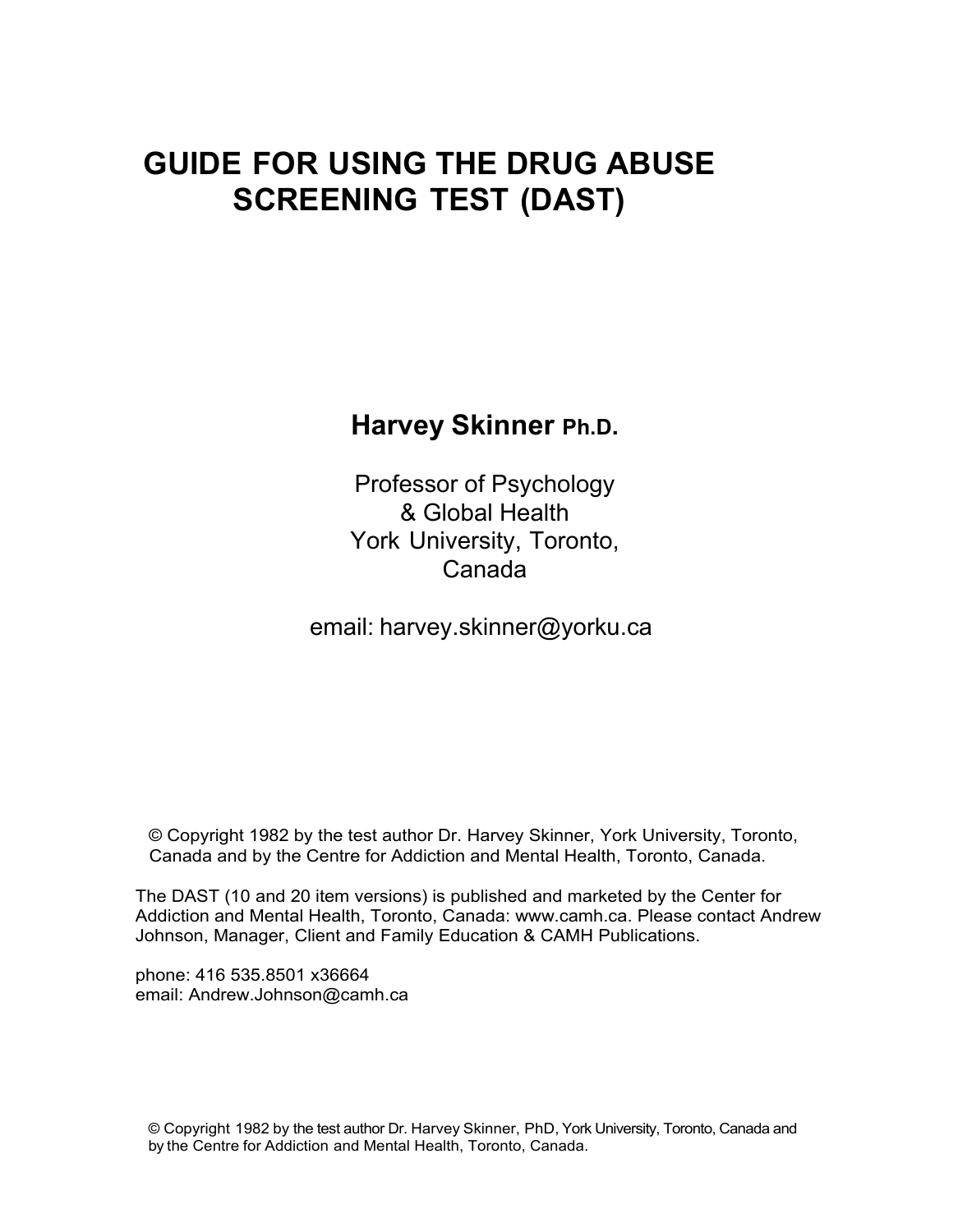#### **DRUG USE QUESTIONNAIRE (DAST - 20)**

The following questions concern information about your potential involvement with drugs not including alcoholic beverages during the past 12 months. Carefully read each statement and decide if your answer is "Yes" or "No". Then, circle the appropriate response beside the question. In the statements "drug abuse" refers to (1) the use of prescribed or over the counter drugs in excess of the directions and (2) any non-medical use of drugs. The various classes of drugs may include: cannabis (e.g. marijuana, hash), solvents, tranquillizers (e.g. Valium), barbiturates, cocaine, stimulants (e.g. speed), hallucinogens (e.g. LSD) or narcotics/opiods (e.g. heroin, fentanyl, oxycodone - oxyz). Remember that the questions do **not** include alcoholic beverages.

Please answer every question. If you have difficulty with a statement, then choose the response that is mostly right.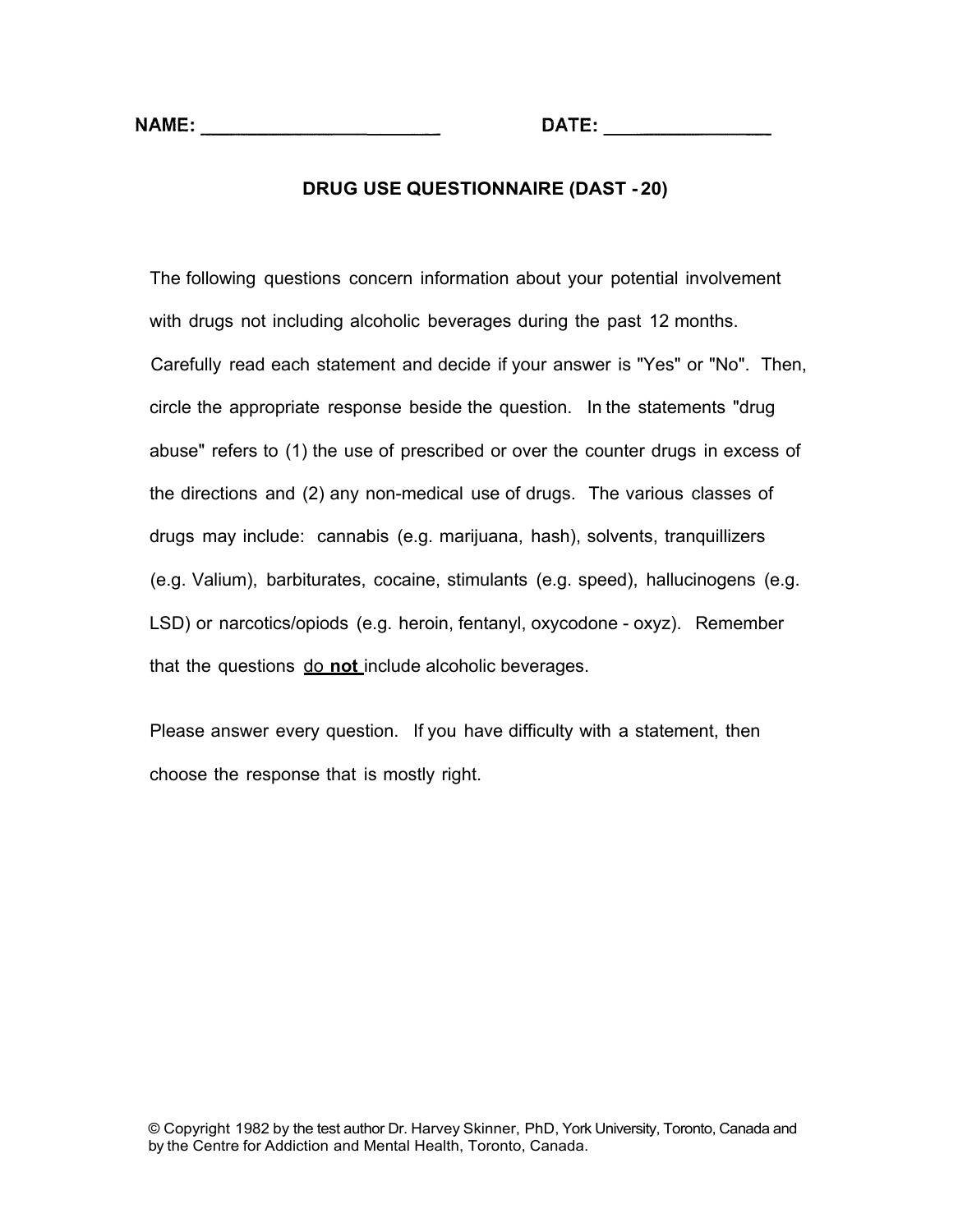# **Adult Version**

| These questions refer to the past 12 months.                                                                                  | <b>Circle Your</b><br><b>Response</b> |  |
|-------------------------------------------------------------------------------------------------------------------------------|---------------------------------------|--|
| 1. Have you used drugs other than those required for medical reasons?                                                         | Yes $\Box$ No $\Box$                  |  |
| 2. Have you abused prescription drugs?                                                                                        | Yes $\Box$ No $\Box$                  |  |
| 3. Do you abuse more than one drug at a time?                                                                                 | Yes $\Box$ No $\Box$                  |  |
| 4. Can you get through the week without using drugs?                                                                          | Yes $\Box$ No $\Box$                  |  |
| 5. Are you always able to stop using drugs when you want to?                                                                  | Yes $\Box$ No $\Box$                  |  |
| 6. Have you had "blackouts" or "flashbacks" as a result or drug use?                                                          | Yes $\Box$ No $\Box$                  |  |
| 7. Do you every feel bad or guilty about your drug use?                                                                       | Yes $\Box$ No $\Box$                  |  |
| 8. Does your spouse (or parents) ever complain about your<br>involvement with drugs?                                          | Yes $\Box$ No $\Box$                  |  |
| 9. Has drug abuse created problems between you and your spouse<br>or your parents?                                            | Yes $\Box$ No $\Box$                  |  |
| 10. Have you lost friends because of your use of drugs?                                                                       | Yes $\Box$ No $\Box$                  |  |
| 11. Have you neglected your family because of your use of drugs?                                                              | Yes $\Box$ No $\Box$                  |  |
| 12. Have you been in trouble at work (or school) because of drug abuse?                                                       | Yes $\Box$ No $\Box$                  |  |
| 13. Have you lost your job because of drug abuse?                                                                             | Yes $\Box$ No $\Box$                  |  |
| 14. Have you gotten into fights when under the influence of drugs?                                                            | Yes $\Box$ No $\Box$                  |  |
| 15. Have you engaged in illegal activities in order to obtain drugs?                                                          | Yes $\Box$ No $\Box$                  |  |
| 16. Have you been arrested for possession of illegal drugs?                                                                   | Yes $\Box$ No $\Box$                  |  |
| 17. Have you ever experienced withdrawal symptoms (felt sick) when<br>you stopped taking drugs?                               | Yes $\Box$ No $\Box$                  |  |
| 18. Have you had medical problems as a result of your drug use<br>(e.g. memory loss, hepatitis, convulsions, bleeding, etc.)? | Yes $\Box$ No $\Box$                  |  |
| 19. Have you gone to anyone for help for drug problem?                                                                        | Yes $\Box$ No $\Box$                  |  |
| 20. Have you been involved in a treatment program specifically<br>related to drug use?                                        | Yes $\Box$ No $\Box$                  |  |

 © Copyright 1982 by the test author Dr. Harvey Skinner, York University, Toronto, Canada and by the Centre for Addiction and Mental Health, Toronto, Canada.

.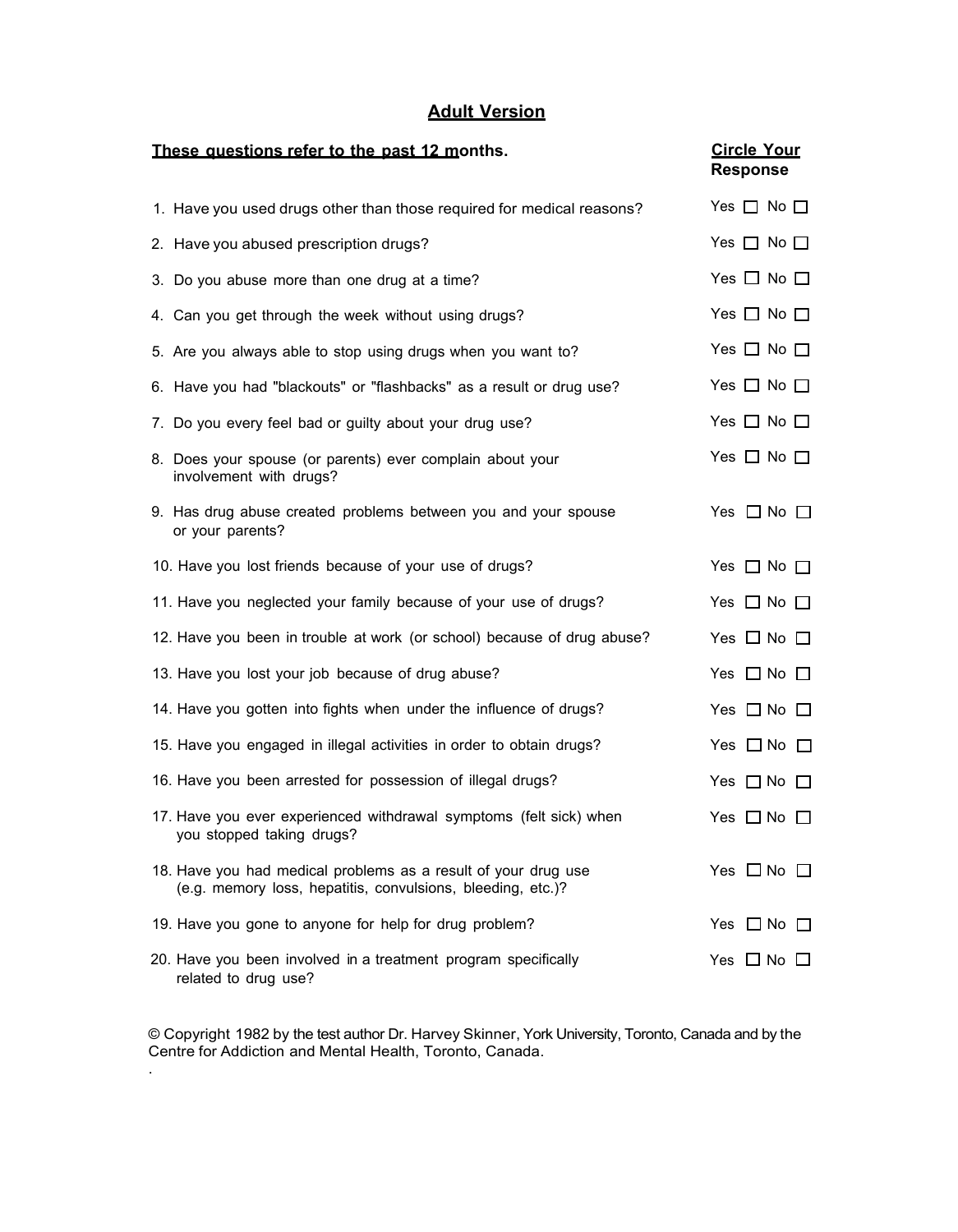# **Adolescent Version**

#### **These questions refer to the past 12 months.** Circle Your

# **Response**

| 1. Have you used drugs other than those required for medical reasons?                                                         | Yes $\Box$ No $\Box$ |                 |
|-------------------------------------------------------------------------------------------------------------------------------|----------------------|-----------------|
| 2. Have you abused prescription drugs?                                                                                        | Yes $\Box$ No $\Box$ |                 |
| 3. Do you abuse more than one drug at a time?                                                                                 | Yes $\Box$ No $\Box$ |                 |
| 4. Can you get through the week without using drugs?                                                                          | Yes $\Box$ No $\Box$ |                 |
| 5. Are you always able to stop using drugs when you want to?                                                                  | Yes $\Box$ No $\Box$ |                 |
| 6. Have you had "blackouts" or "flashbacks" as a result or drug use?                                                          | Yes $\Box$ No $\Box$ |                 |
| 7. Do you every feel bad or guilty about your drug use?                                                                       | Yes $\Box$ No $\Box$ |                 |
| 8. Do your parents ever complain about your involvement with drugs?                                                           | Yes $\Box$ No $\Box$ |                 |
| 9. Has drug abuse created problems between you and your parents?                                                              | Yes $\Box$ No $\Box$ |                 |
| 10. Have you lost friends because of your use of drugs?                                                                       | Yes $\Box$ No $\Box$ |                 |
| 11. Have you neglected your family because of your use of drugs?                                                              | Yes $\Box$           | No $\square$    |
| 12. Have you been in trouble at school because of drug abuse?                                                                 | Yes $\Box$ No $\Box$ |                 |
| 13. Have you missed school assignments because of drug abuse?                                                                 | Yes $\Box$ No $\Box$ |                 |
| 14. Have you gotten into fights when under the influence of drugs?                                                            | Yes $\Box$ No $\Box$ |                 |
| 15. Have you engaged in illegal activities in order to obtain drugs?                                                          | Yes $\Box$ No $\Box$ |                 |
| 16. Have you been arrested for possession of illegal drugs?                                                                   | Yes $\Box$ No $\Box$ |                 |
| 17. Have you ever experienced withdrawal symptoms (felt sick) when<br>you stopped taking drugs?                               | Yes $\Box$           | No $\square$    |
| 18. Have you had medical problems as a result of your drug use<br>(e.g. memory loss, hepatitis, convulsions, bleeding, etc.)? | Yes $\Box$ No $\Box$ |                 |
| 19. Have you gone to anyone for help for drug problem?                                                                        | Yes $\square$        | No <sub>1</sub> |
| 20. Have you been involved in a treatment program specifically<br>related to drug use?                                        | Yes $\Box$           | No $\square$    |

 © Copyright 1982 by the test author Dr. Harvey Skinner, York University, Toronto, Canada and by the Centre for Addiction and Mental Health, Toronto, Canada.

.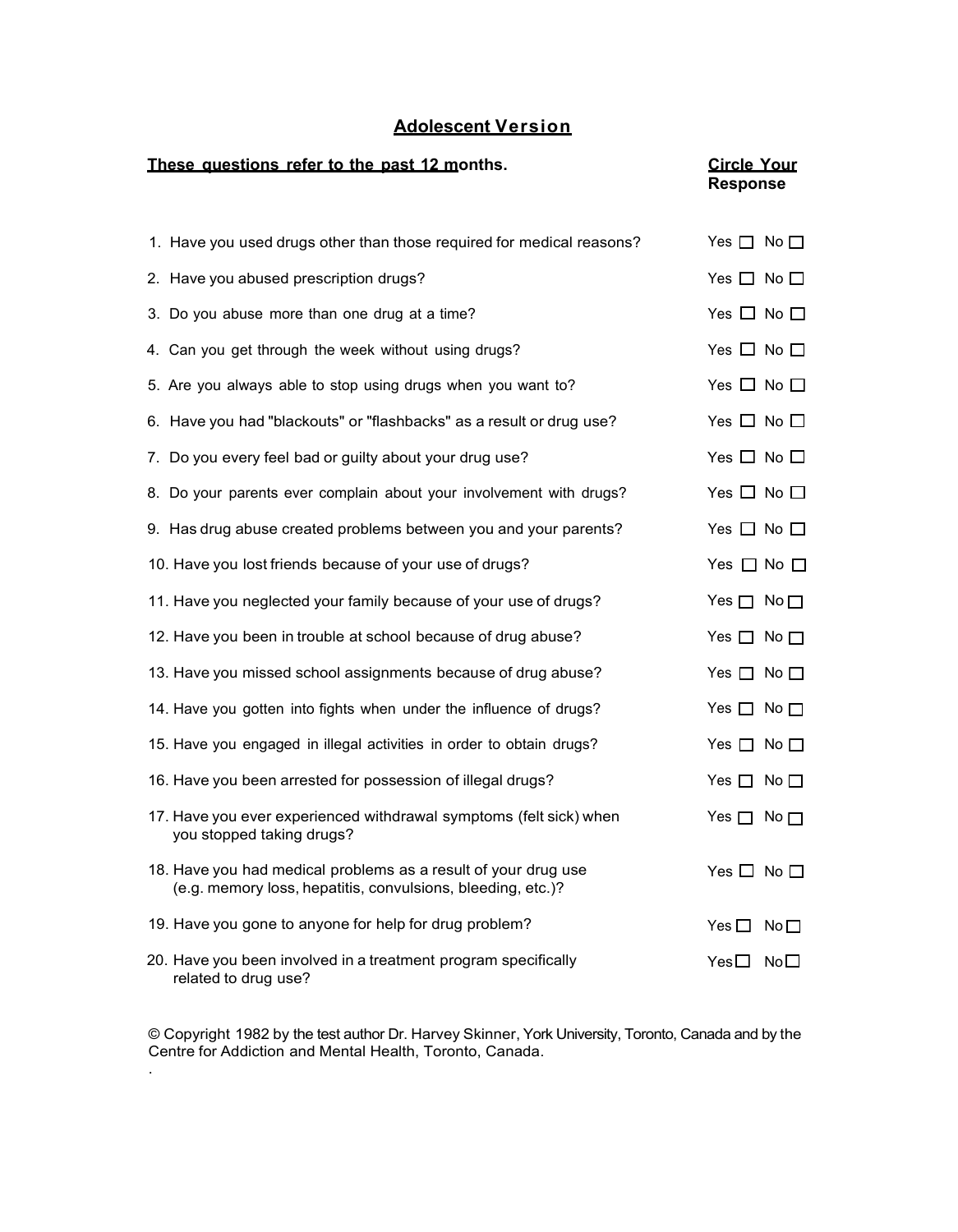NAME:

#### **DRUG USE QUESTIONNAIRE (DAST -10)**

The following questions concern information about your possible involvement with drugs not including alcoholic beverages during the past 12 months. Carefully read each statement and decide if your answer is "Yes" or "No''. Then, circle the appropriate response beside the question.

In the statements "drug abuse" refers to (1) the use of prescribed or over the counter drugs in excess of the directions and (2) any non-medical use of drugs. The various classes of drugs may include: cannabis (e.g. marijuana, hash), solvents, tranquillizers (e.g. Valium), barbiturates, cocaine, stimulants (e.g. speed), hallucinogens (e.g. LSD) or narcotics/opiods (e.g. heroin, fentanyl, oxycodone - oxyz). Remember that the questions **do not** include alcoholic beverages.

 Please answer every question. If you have difficulty with a statement, then choose the response that is mostly right.

| These questions refer to the past 12 months. | <b>Circle Your</b><br><b>Response</b>                                                                                         |                      |                 |
|----------------------------------------------|-------------------------------------------------------------------------------------------------------------------------------|----------------------|-----------------|
|                                              | 1. Have you used drugs other than those required for medical reasons?                                                         | Yes $\Box$ No $\Box$ |                 |
| 2.                                           | Do you abuse more than one drug at a time?                                                                                    | Yes $\Box$ No $\Box$ |                 |
| 3.                                           | Are you always able to stop using drugs when you want to?                                                                     | Yes $\Box$ No $\Box$ |                 |
| 4.                                           | Have you had "blackouts" or "flashbacks" as a result or drug use?                                                             | Yes $\Box$ No $\Box$ |                 |
| 5.                                           | Do you every feel bad or guilty about your drug use?                                                                          | Yes $\Box$ No $\Box$ |                 |
| 6.                                           | Does your spouse (or parents) ever complain about your<br>involvement with drugs?                                             | Yes $\Box$ No $\Box$ |                 |
| $7_{\scriptscriptstyle{\ddots}}$             | Have you neglected your family because of your use of drugs?                                                                  | Yes $\Box$           | No <sub>1</sub> |
| 8.                                           | Have you engaged in illegal activities in order to obtain drugs?                                                              | Yes $\Box$           | No $\square$    |
| 9.                                           | Have you ever experienced withdrawal symptoms (felt sick) when<br>you stopped taking drugs?                                   | Yes $\Box$ No $\Box$ |                 |
|                                              | 10. Have you had medical problems as a result of your drug use<br>(e.g. memory loss, hepatitis, convulsions, bleeding, etc.)? | Yes $\Box$           | $N$ o $\Box$    |

 © Copyright 1982 by the test author Dr. Harvey Skinner, York University, Toronto, Canada and by the Centre for Addiction and Mental Health, Toronto, Canada.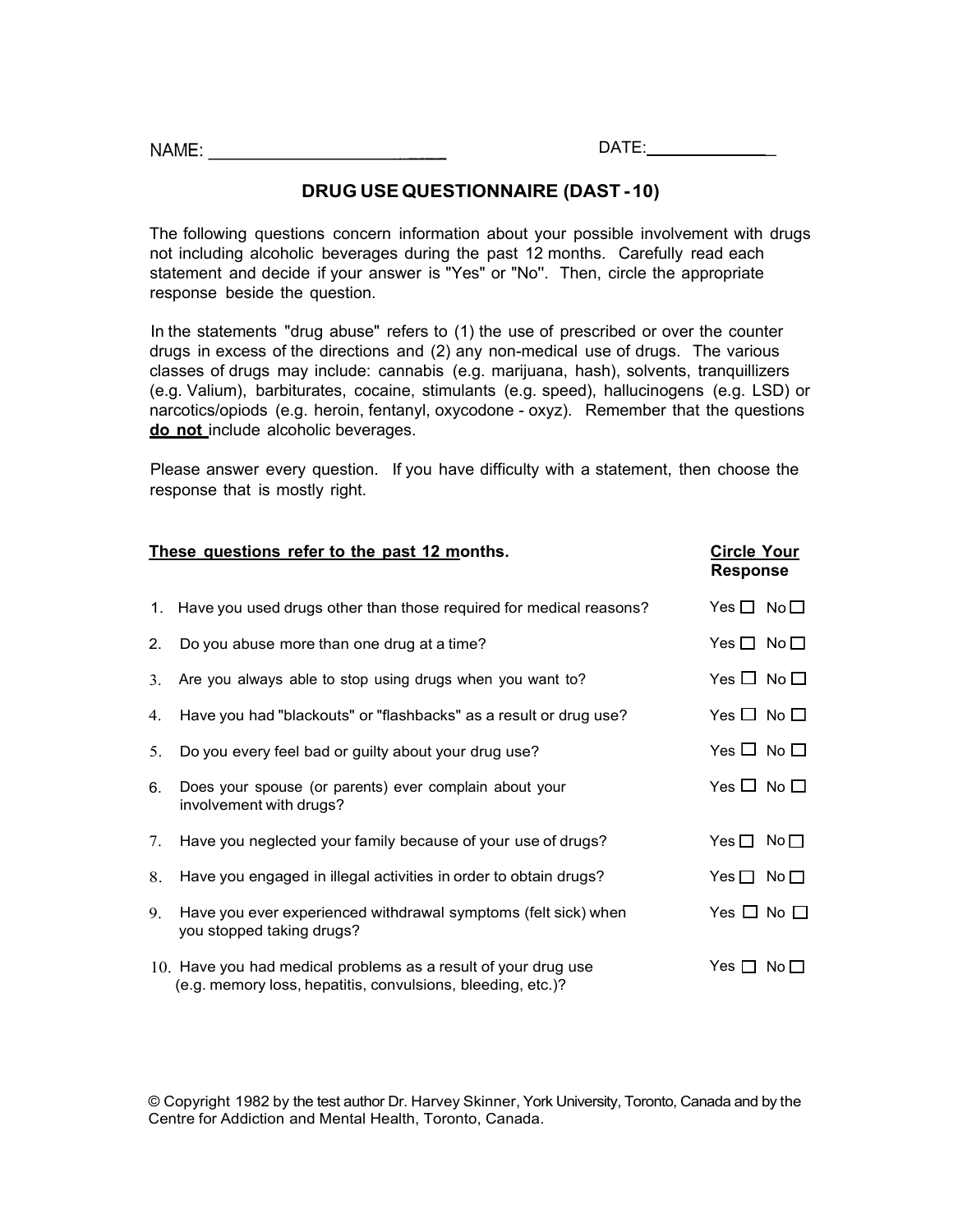# **GUIDE FOR USING THE DRUG ABUSE SCREENING TEST (DAST)**

Harvey A. Skinner, Ph.D. Professor of Psychology & Global Health York University, Toronto, Canada

email: [harvey.skinner@yorku.ca](mailto:harvey.skinner@yorku.ca)

© Copyright 1982 by the test author Dr. Harvey Skinner, York University, Toronto, Canada) and by the Centre for Addiction and Mental Health, Toronto, Canada.

The DAST (10 and 20 item versions) is published and marketed by the Center for Addiction and Mental Health, Toronto, Canada: www.camh.ca. Please contact Andrew Johnson, Manager, Client and Family Education & CAMH Publications.

phone: 416 535.8501 x36664 email: Andrew.Johnson@camh.ca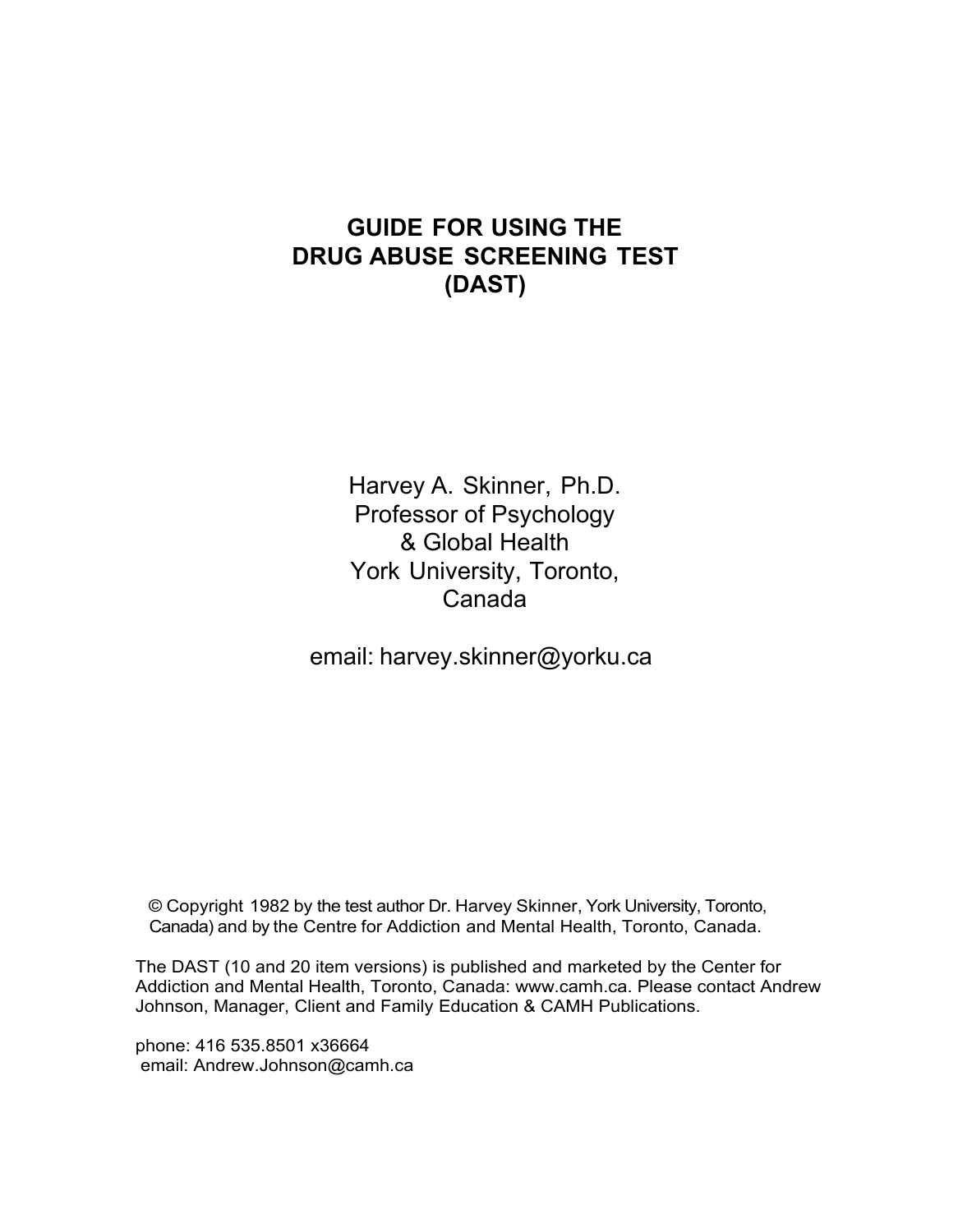# **Why Assess Drug Use?**

Systematic assessment of drug use and abuse is necessary for ensuring good clinical care. Measures, which are both reliable and valid, provide information to the practitioner, which can be used for identifying problems (early if possible) and for evaluating the effectiveness of treatment. As well, this information is useful for matching patient needs with tailored intervention.

The Drug Abuse Screening Test (DAST) was designed to provide a brief, selfreport instrument for population screening, clinical case finding and treatment evaluation research. The DAST yields a *quantitative* index of the degree of consequences related to drug abuse. This instrument takes approximately 5 minutes to administer and may be given in either a self-report or interview format. The DAST may be used in a variety of settings to provide a quick index of drug abuse problems.

# **DAST-20 and DAST-10 Version**

The original DAST contained 28 items that were modeled after the widely used Michigan Alcoholism Screening Test (Selzer, American Journal of Psychiatry, 1971, 127, 1653-1658). Two shortened versions of the DAST were devised using 20-items and 10-items that were good discriminators. The 20-item DAST correlated almost perfectly r = .99) with the original 28-item DAST is measuring the same construct as the longer scale. Moreover, the internal consistency reliability (alpha) was extremely high (.95 for the total sample, and .86 for a subsample that excluded clients with only alcohol problems). Good discrimination is evident among clients classified by their reason for seeking treatment. Most clients with alcohol related problems scored 5 or below, whereas the majority of clients with drug problems scored 6 or above on the 20-<br>item DAST. The DAST-10 correlated very high (r  $=$  .98) with the DAST-20 and has excellent internal consistency reliability for such a brief scale (.92 total sample and .74 drug abuse).

The DAST-10 is intended as a brief tool for screening and case finding in a range of settings such as: healthcare, workplace, social services, education, criminal justice – corrections. The DAST-20 with its additional 10 items provides a broader assessment of content areas intended for clinical assessment and research purposes.

## **Measurement Properties**

Measurement properties of the DAST were initially evaluated using a clinical sample of 256 drug/alcohol abuse clients (Skinner, Addictive Behaviors, 1982). The internal consistency reliability estimate was substantial at .92. and a factor analysis of item intercorrelations suggested an unidimensional scale. With respect to response style biases, the DAST was only moderately correlated with social desirability and denial. Concurrent validity was examined by

 © Copyright 1982 by the test author Dr. Harvey Skinner, York University, Toronto, Canada and by the Centre for Addiction and Mental Health, Toronto, Canada.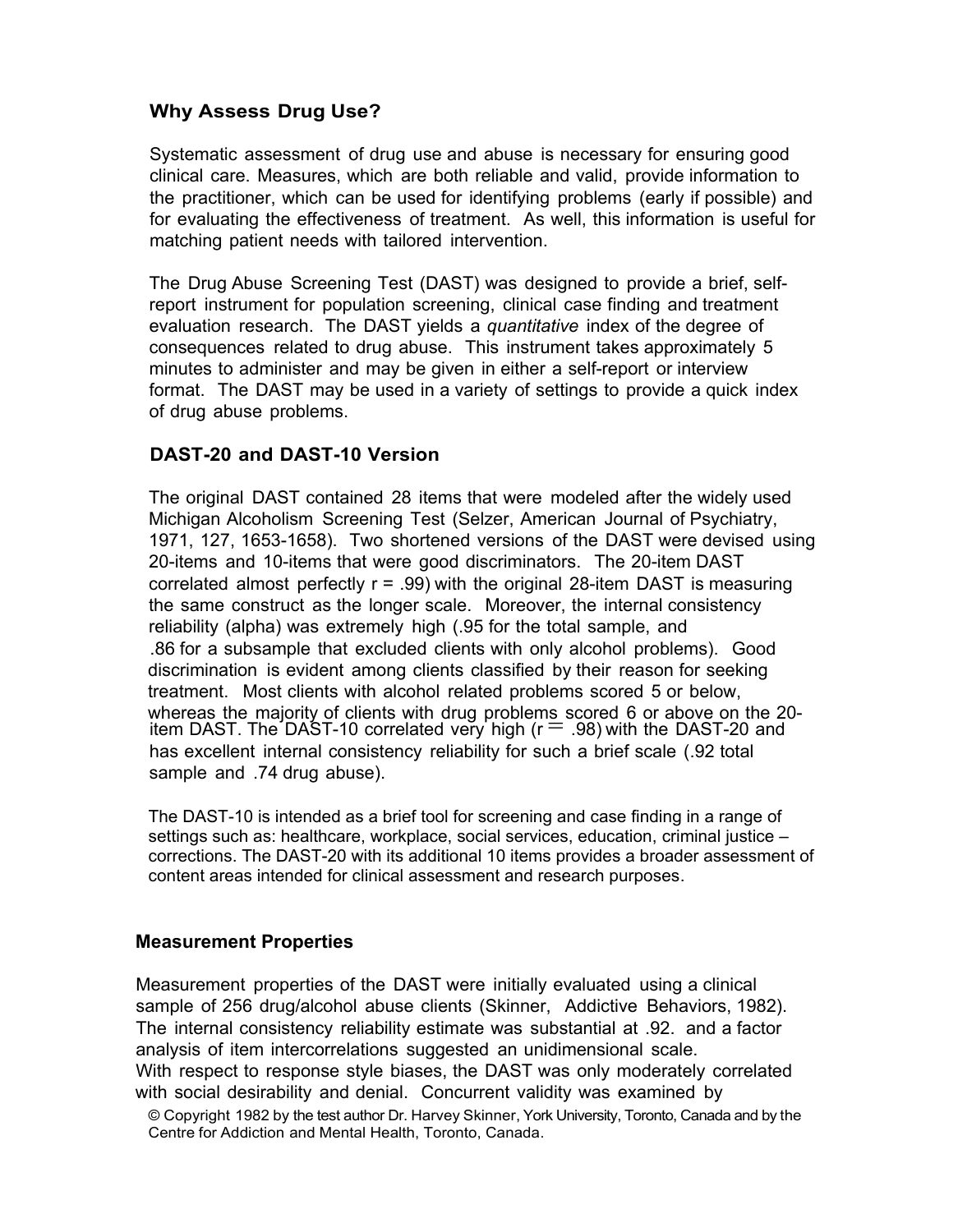correlating the DAST with background variables, frequency of drug use, and psychopathology. A greater range of problems associated with drug abuse (DAST) was related to the more frequent use of cannabis, barbiturates and opiates other then heroin. With respect to psychopathology, the largest correlations were with the sociopathic scales of Impulse Expression and Social Deviation. High scorers on the DAST tended to engage in reckless actions and express attitudes that are markedly different from common social codes.

Furthermore, the DAST was positively related to interpersonal problems, suspiciousness, depressive symptoms and a preoccupation with bodily dysfunction. Thus, drug abuse tended to be manifests in, or covary with, other psychopathological characteristics. Finally, the DAST total score clearly differentiated among clients with (1) drug problems only versus (2) mixed drug/alcohol problems versus (3) alcohol problems only.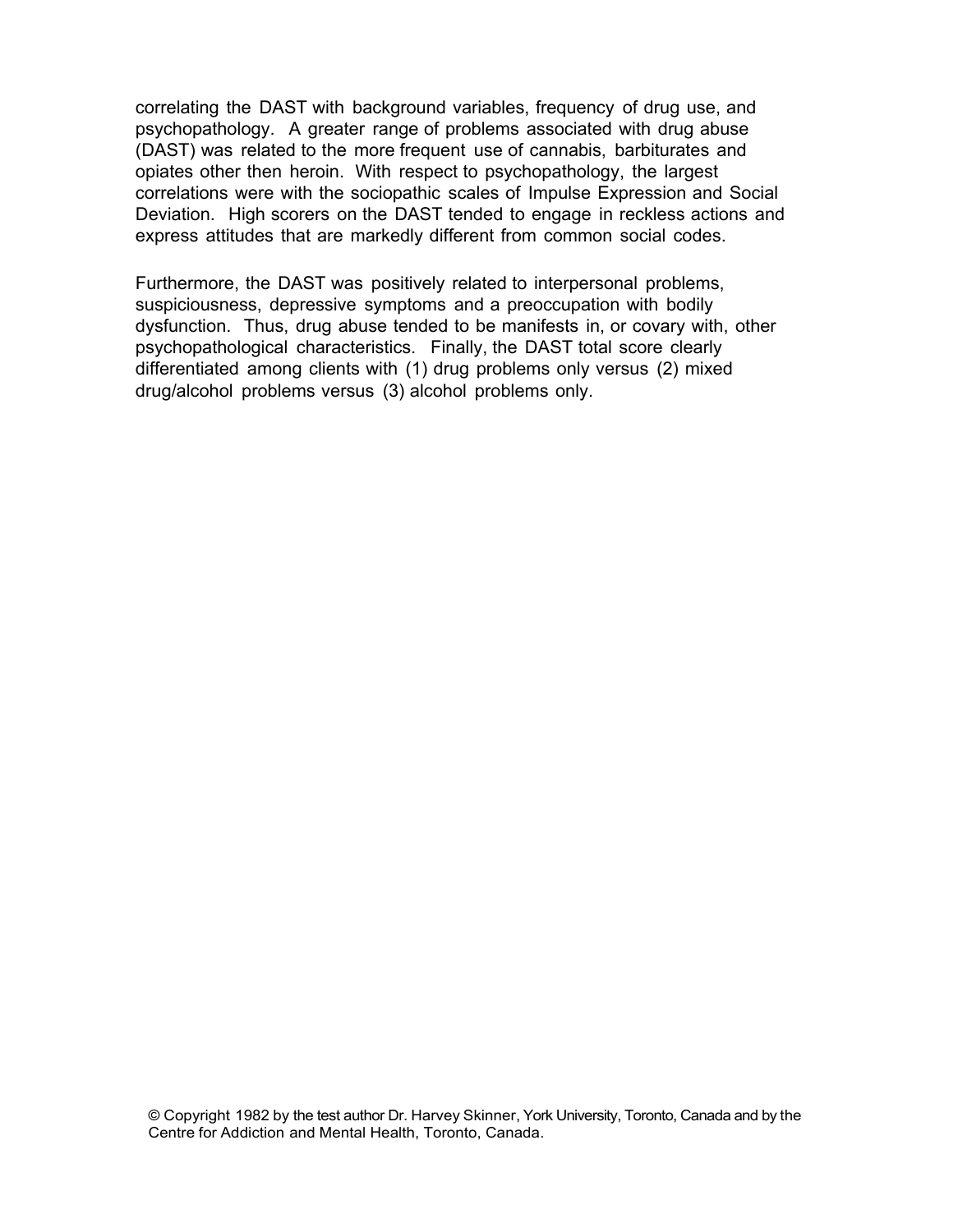#### **Advantages**

- 1) The DAST is brief and inexpensive to administer.
- 2) It provides a quantitative index of the extent of problems related to drug abuse. Thus, one may move beyond the identification of a drug problem and obtain a reliable estimate of the degree of problem severity.
- 3) DAST scores could be used to corroborate information gained by other assessment sources (e.g. clinical interview or laboratory tests).
- 4) The routine administration of the DAST would provide a convenient device of recording the extent of problems associated with drug abuse. It would ensure that relevant questions regarding consequences of drug abuse are asked of all clients.
- 5) The DAST could provide a reference standard for monitoring changes in client population over time, as well as for comparing clients at different assessment centers.

## **Limitations**

- 1) Since the content of the DAST items is obvious, clients may fake results.
- 2) Since any given assessment approach provides an incomplete picture of the client's status, there is a danger that DAST scores may be given too much emphasis. Because the DAST yields a numerical score, this score may be misinterpreted.

# **Administration**

The DAST may be administered in either an interview or self-report format. The self-report version is generally preferred since it allows the efficient assessment of large groups. In many circumstances one would expect the interview and selfreport formats to give identical results. However, the assessment approaches may differ (1) when a client is particularly defensive or high on social anxiety which may produce under-reporting of problems in a face-to-face interview format, or (2) when a client has difficulty reading and understanding the content of items in the self-report version. The DAST should *not* be administered to clients who are presently under the influence of drugs, or who are undergoing a drug withdrawal reaction. Under these conditions the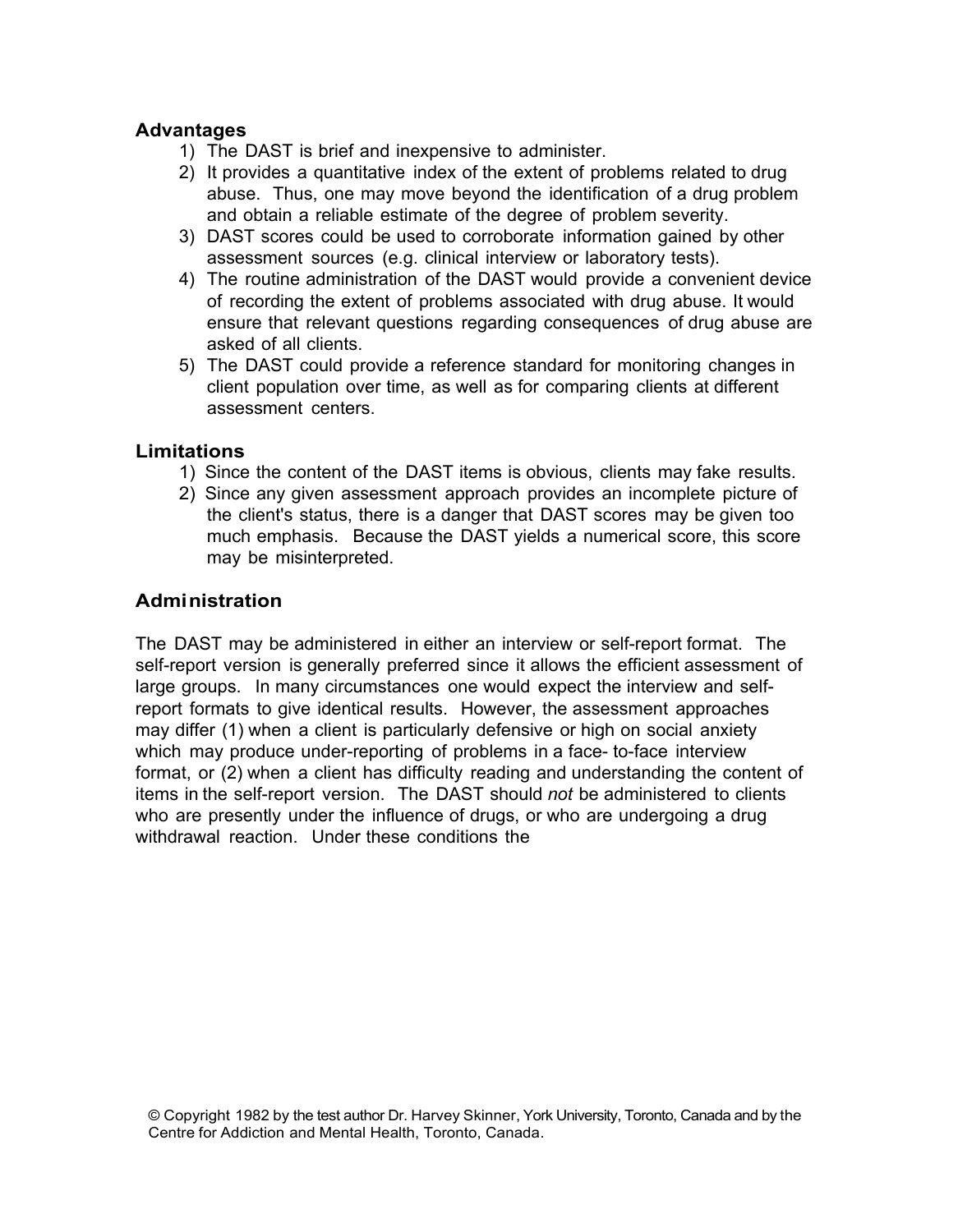reliability and validity of the DAST would be suspect. Thus, one should ensure that clients are drug free (detoxified) before the DAST is administered.

The following introduction should be used for either interview or self-report formats: "The following questions concern information about your potential involvement with drugs *not including alcohol beverages."* 

*"In the statements, 'drug abuse' refers to (1) the use of prescribed or over the counter drugs in excess of the directions and (2) any non medical use of drugs. The various classes of drugs may include: cannabis, (e.g. marijuana, hash), solvents or glue, tranquillizers (e.g. valium), barbiturates, cocaine, stimulants, hallucinogens (e.g. LSD), or* narcotics/opiods (e.g. heroin, fentanyl, oxycodone oxyz*). Remember that the questions do not include alcoholic beverages."* 

#### **Scoring**

The DAST total score is computed by summing all items that are endorsed in the direction of increased drug problems.

 is keyed 1 point for a "No" response. The other 9 items are keyed one point each **DAST-10**: item #3 (Are you always able to stop using drugs when you want to) for a "Yes" response. For example, if a client circled "Yes" for item #1 he/she would receive a score of 1 or a score of 0 if he/she circled "no". With item #3 a score of 1 would be given for a "No" response and a score of 0 for a "Yes" response. When each item has been scored in this fashion, the DAST-10 *total score* is simply the sum of the 10 item scores. This total score can range from 0 to 10.

 **In brief: score 1 point for each item answered "Yes" except for item #3 where a "No" receives 1 point. Then add up the points for the total DAST -10 score.** 

**DAST-20**: two items #4 (Can you get through the week without using drugs) and #5 (Are you always able to stop using drugs when you want to), are keyed 1 point each for a "No" response. The other 18 items are keyed one point each for a "Yes" response. For example, if a client circled "Yes" for item #1 he/she would receive a score of 1, whereas if the client circled "No" for item #1 he/she would receive a score of 0. With items #4 and #5, a score of 1 would be given for a "No" response and a score of 0 for a "Yes" response. When each item has been scored in this fashion, the DAST-20 *total score* is simply the sum of the 20 item scores. This total score can range from 0 to 20.

**In brief: score 1 point for each item answered "Yes" except for items #4 and #5 where a "No" receives 1 point. Then add up the points for the total DAST -20 score.** 

#### **Interpretation**

 © Copyright 1982 by the test author Dr. Harvey Skinner, York University, Toronto, Canada and by the Centre for Addiction and Mental Health, Toronto, Canada.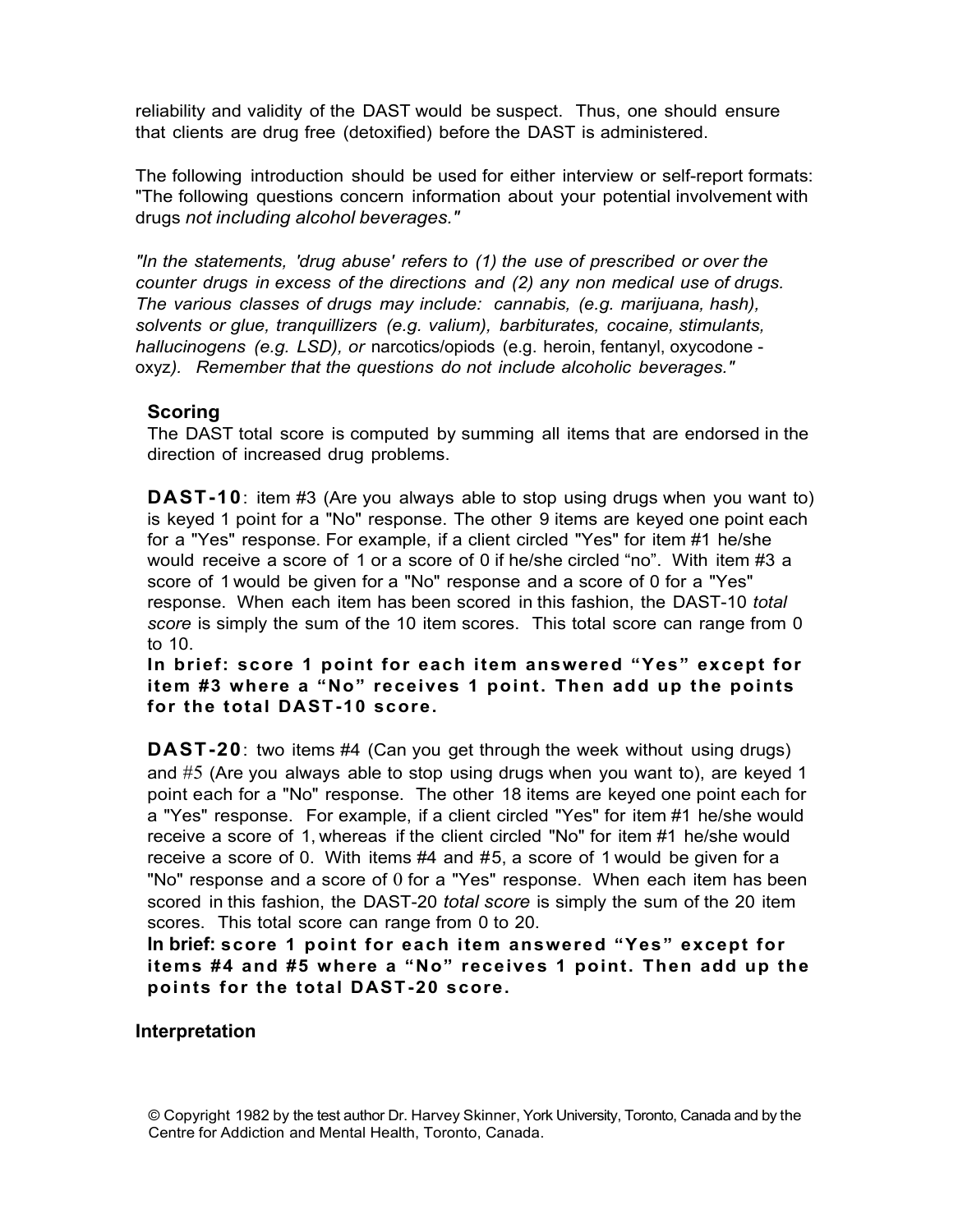problems reported. A maximum score of 10 (DAST-10) or 20 (DAST-20) The DAST-10 and DAST-20 total scores order individual along a continuum with respect to their *degree* of problems or consequences related to drug abuse. A score of zero indicates that no evidence of drug related problems were reported. As the DAST score increases there is a corresponding rise in the level of drug would indicate substantial problems. Thus, as the DAST total score increases one may interpret that a given individual has accrued an increasingly diverse range of drug-related consequences. Then, one may examine the DAST item responses to identify specific problem areas, such as the family or work. The following tentative guidelines are suggested for interpreting the DAST total score.

|                      | DAST-10  | DAST-20   | <b>Action</b>           | <b>ASAM</b>     |
|----------------------|----------|-----------|-------------------------|-----------------|
| None                 | 0        | 0         | Monitor                 |                 |
| Low                  | $1 - 2$  | $1 - 5$   | <b>Brief Counseling</b> | Level I         |
| Intermediate         | $3-5$    | $6 - 10$  | Outpatient              | Level I or II   |
| (likely meets)       |          |           | (intensive)             |                 |
| <b>DSM</b> criterial |          |           |                         |                 |
| Substantial          | $6 - 8$  | $11 - 15$ | Intensive               | Level II or III |
| Severe               | $9 - 10$ | 16-20     | Intensive               | Level III or IV |

# **DAST Interpretation Guide**

ASAM: American Society of Addiction Medicine Placement Criteria

 suggested for case finding purposes (use 3 or more on the DAST-10). Further A low score does not necessarily mean that the client is free of drug related problems. One must consider the length of time the client has been using drugs, the client's age, level of consumption and other data collected in the assessment in order to interpret the DAST score. On the DAST-20 most of the alcohol abuse clients scored 5 or below, whereas most of the mixed drug/alcohol clients and drug abuse group scored 6 or above. Hence, a DAST-20 score of *6 or greater* is research is planned to evaluate the diagnostic validity of alternative cutoff points on the DAST.

## **DAST Language/Cultural Adaptation Guide**

A standard procedure when doing a language/cultural adaptation of an assessment instrument (e.g. DAST-10 or DAST-20) is to follow these steps:

- 1. Review the content and wording of items for local interpretation and cultural relevance. Make adaptations as needed – may want to consult with the instrument authors.
- 2. Translate the instructions and items into the other language.
- 3. Back translate the instructions and items into English, and then reconcile any discrepancies.

 © Copyright 1982 by the test author Dr. Harvey Skinner, York University, Toronto, Canada and by the Centre for Addiction and Mental Health, Toronto, Canada.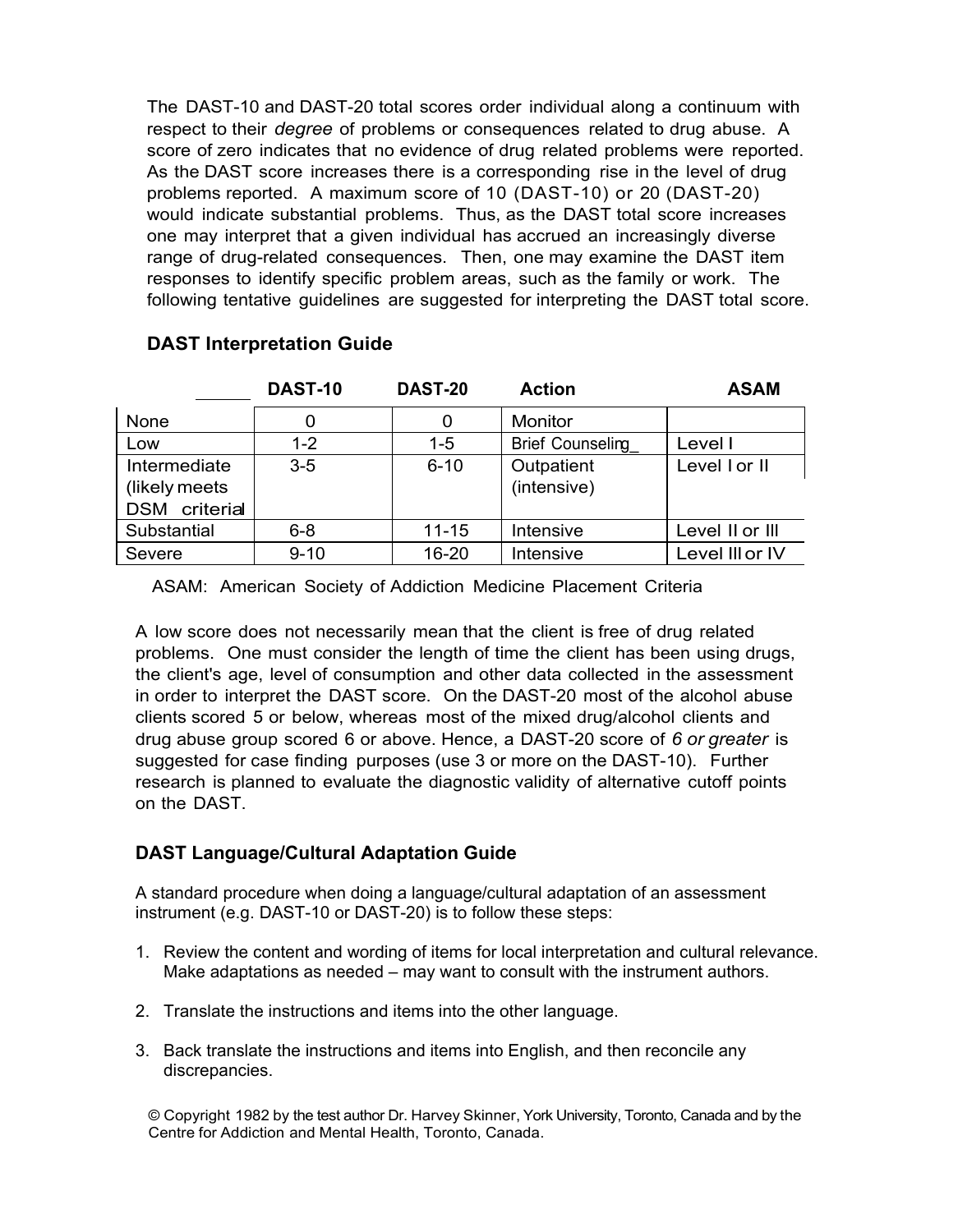- 4. Pilot Study: test the assessment instrument with a small sample. Ask them to complete the new language version of the DAST. Then, have each subject explain how they are interpreting each item. Note any difficulties with their interpretation and then make adjustments to the wording.
- 5. Psychometric Study: administer the instrument (DAST-10 or DAST-20) to a relevant sample (e.g. 100 subjects). Then, generate local normative data for the instrument (mean, standard deviation, score distribution (normal; skewness; kurtosis). Also conduct an item analysis to check item-scale correlations and internal consistency reliability (coefficient Alpha). Examine scale scores by important demographics such as age, sex, cultural background.
- 6. Interpretation Guide: develop cut-points and instructions for how to use DAST test scores for screening, case finding and recommending further action.

## **Availability**

The DAST (10 and 20 item versions) is published and marketed by the Center for Addiction and Mental Health, Toronto, Canada: www.camh.ca. The Centre for Addiction and Mental Health (CAMH) is Canada's largest mental health and addiction teaching hospital, as well as one of the world's leading research centers in the area of addiction and mental health.

**Contact:** Andrew Johnson, Manager, Client and Family Education & CAMH Publications.

phone: 416 535.8501 x36664 email: Andrew.Johnson@camh.ca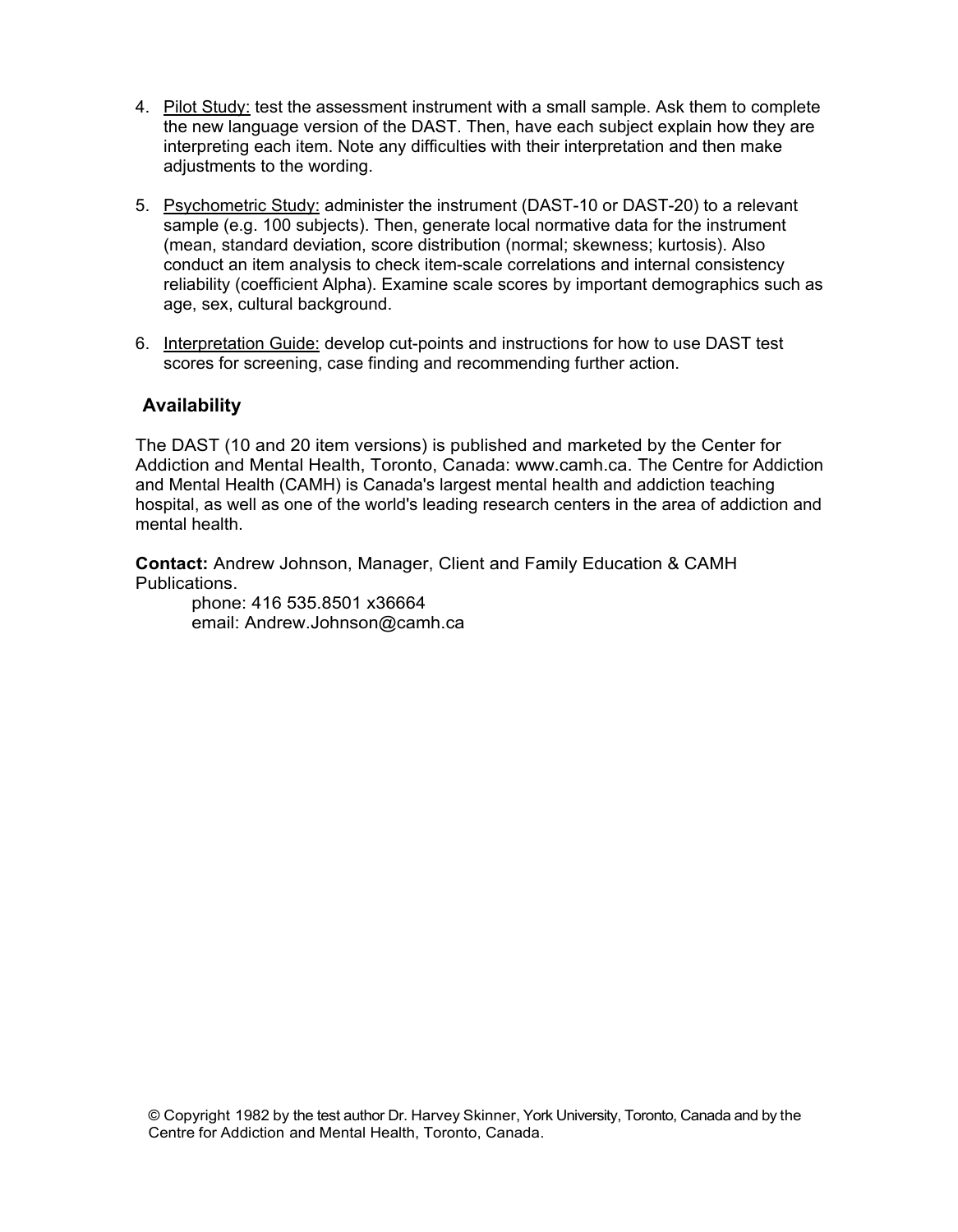# **Key References**

#### a) **Test Development**

.

Skinner, HA: The Drug Abuse Screening Test. Addictive Behaviors, 1982, 7, 363-371.

Skinner, HA; and Goldberg, A: Evidence for a drug dependence syndrome among narcotic users. British Journal of Addiction, 1986, 81, 533-538.

Gavin, DR; Ross, HE; and Skinner HA: Diagnostic validity of the DAST in the assessment of DSM-Ill drug disorders. British Journal of Addiction, 1989, 84, 301-371.

#### b) **Systematic Reviews**

Yudko E, Lozhkina O, Fouts A. A comprehensive review of the psychometric properties of the Drug Abuse Screening Test. J Subst Abuse Treat. 2007 Mar;32(2):189-98.

Mdege ND and Lang J. Screening instruments for detecting illicit drug use/abuse that could be useful in general hospital wards: A systematic review. Addictive Behaviors. 2011: 36: 1111-1119.

Giguere C-E and Potvin S. The *Drug Abuse Screening Test* preserves its excellent psychometric properties in psychiatric patients evaluated in an emergency setting. Addictive Behaviors, 2017: 64, 165-170.

#### **Examples of Articles Using the DAST**

Cocco, KM; and Carey, KB (1998). Psychometric properties of the Drug Abuse Screening Test in psychiatric outpatients. Psychological Assessment, 10, 408- 414.

Carey, MP; Carey, KB; Maisto, SA; Gleason, JR; Gordon CM; and Brewer, KK (1999). HIV risk behavior among outpatients at a state psychiatric hospital: Prevalence and risk modeling. Behavior Therapy, 30, 389-406.

Maisto, SA; Carey, MP; Carey, KB; Gleason, JG; and Gordon CM (2000). Use of the AUDIT and the DAST-10 to identify alcohol and drug use disorders among adults with a severe and persistent mental illness. Psychological Assessment, 12, 186-192.

 correlates of HIV-related risk behavior among psychiatric outpatients. Journal of Carey, MP; Carey, KB; Maisto, SA; Gordon, CM; and Vanable, P (2001) Prevalence and Consulting and Clinical Psychology, 69, 846-850.

Sean Esteban McCabe, Carol J. Boyd, James A. Cranford, Michele Morales, and Janie Slayden. . A modified version of the Drug Abuse Screening Test among undergraduate students. J Subst Abuse Treat. 2006 Oct; 31(3): 297-303. Published online 2006 Jul 25. doi: 10.1016/j.jsat.2006.04.010

#### **Language Adaptations**

Bedregal LE, Sobell LC, Sobell MB, Simco E. Psychometric characteristics of a Spanish version of the DAST-10 and the RAGS. Addictive Behaviors 2006: 31, 309-319.

Cuneyt Evren , Kultegin Ogel , Bilge Evren , & Muge Bozkurt. Psychometric Properties of the Turkish Versions of the Drug Use Disorders Identification Test (DUDIT) and the Drug Abuse Screening Test